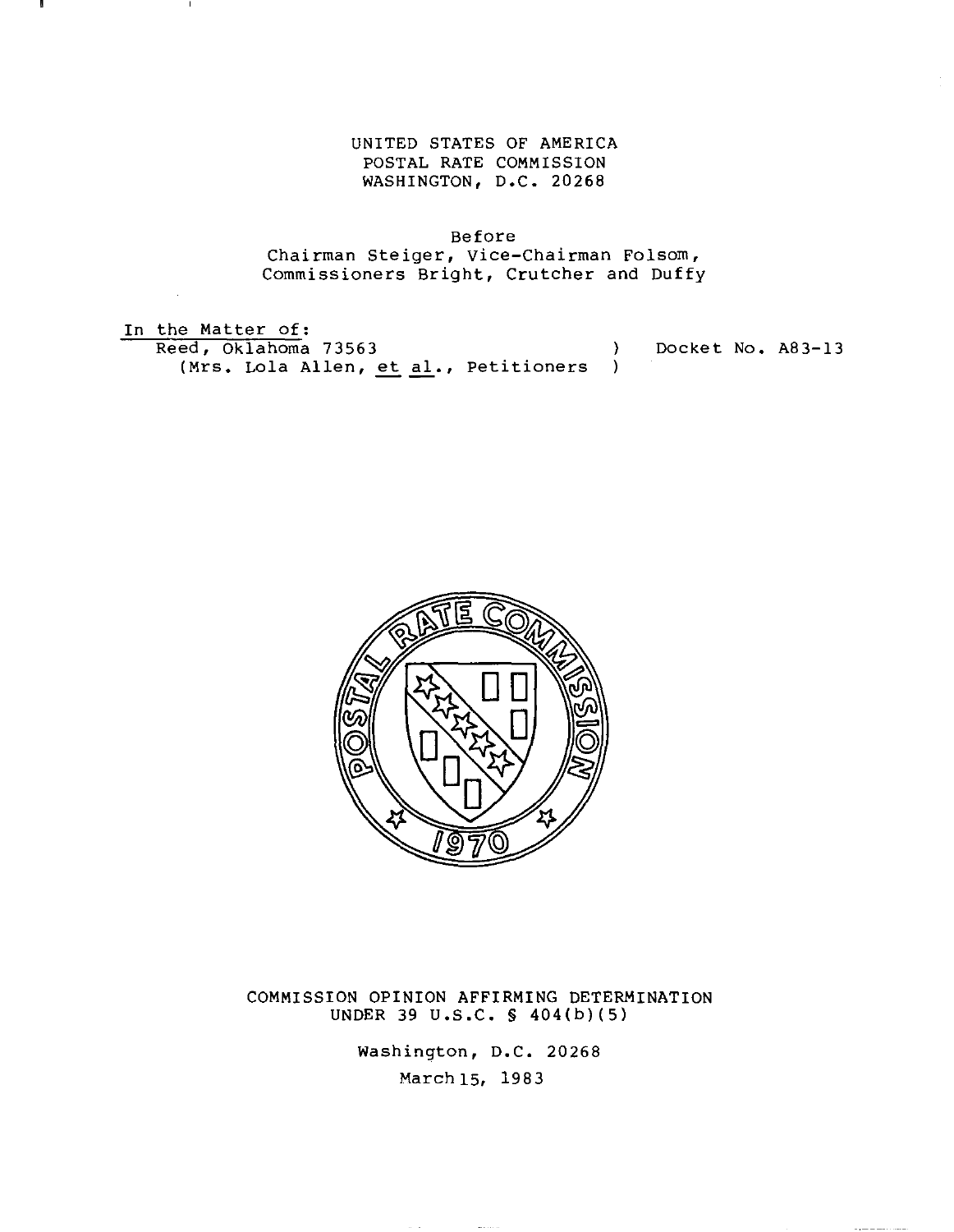# TABLE OF CONTENTS

|                                           |       |                                                                                                                                      | Page         |
|-------------------------------------------|-------|--------------------------------------------------------------------------------------------------------------------------------------|--------------|
| Ι.                                        |       | Introduction and Summary                                                                                                             | $\bf{1}$     |
|                                           |       | II. Commission Review                                                                                                                | $\mathbf{1}$ |
|                                           | Α.    | Summary of Postal Service<br>Determination                                                                                           | 1            |
|                                           | в.    | Procedural Requirements<br>39 U.S.C. $\S$ 404(b)                                                                                     | 2            |
|                                           | $C$ . | Substantive Criteria to be Considered<br>by Postal Service Before Closing or<br>Consolidating a Post Office                          |              |
|                                           |       | 39 U.S.C. $\S$ 404(b)(2)                                                                                                             | 3            |
|                                           |       | Effect on Community<br>1.                                                                                                            | 3            |
|                                           |       | 2.<br>Effect on Employees                                                                                                            | 4            |
|                                           |       | Requirement of the Act that the<br>3.<br>Postal Service Shall Provide a<br>Maximum Degree of Effective and<br>Regular Postal Service | 5            |
|                                           |       | 4.<br>The Economic Savings                                                                                                           | 7            |
|                                           | $D$ . | Conclusion                                                                                                                           | 8            |
| Concurring Opinion of Commissioner Bright |       |                                                                                                                                      |              |

 $\mathcal{L}_{\text{max}}$  , and  $\mathcal{L}_{\text{max}}$  , and  $\mathcal{L}_{\text{max}}$ 

 $\mathcal{L}_{\text{max}}$  and  $\mathcal{L}_{\text{max}}$  are the contract of the contract of the  $\mathcal{L}_{\text{max}}$ 

APPENDIX--Appearances

ł,

 $\sim 1$  .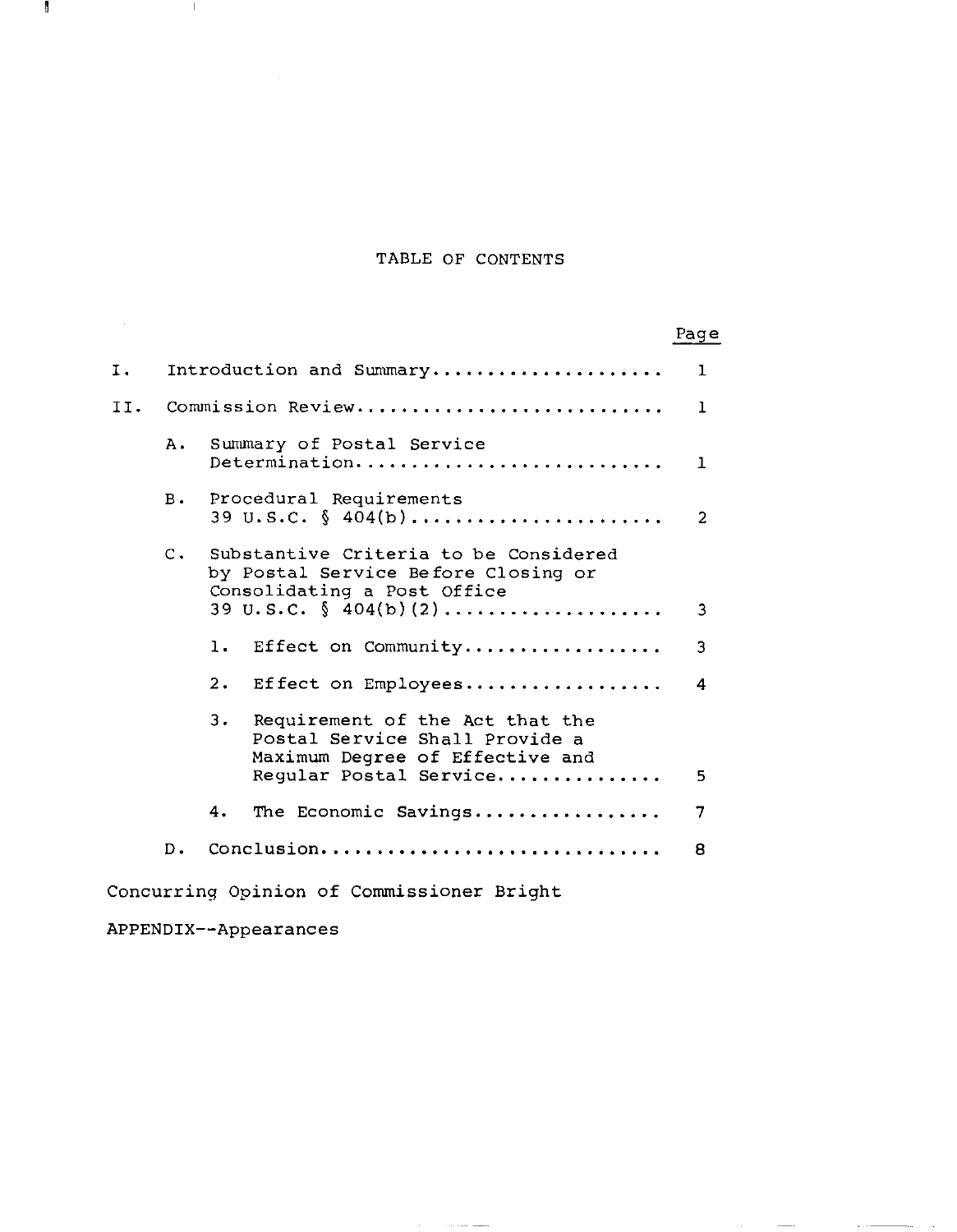# **I.** Introduction and Summary

This opinion under section 404(b) of the Postal Reorganization Act affirms the Determination of the United States Postal Service (hereinafter Postal Service or Service) to consolidate the post office at Reed, Oklahoma. As explained more fully below, we believe that the Postal Service acted in compliance with section 404(b) in making its Determination.

# **II.** Commission Review and Affirmance of Appeal

A. Summary of Postal Service Determination

The Postal Service determined to consolidate the Reed, Oklahoma post office with that of Mangum, Oklahoma and to establish a Reed Community Post Office (CPO).

The Reed post office serves twenty-three families, four businesses<sup>1</sup> and one church through post office boxes and general delivery. It provides window services four hours per day, Monday through Saturday. The post office receives 57 pieces<sup>2</sup> of mail daily and dispatches <sup>22</sup> daily.

Form <sup>4920</sup> does not list any Reed customers on <sup>a</sup> rural route. The Final Determination does say that it mailed additional pre-Proposal questionnaires to Reed customers on the rural route. We surmise from the record and Petitioner's comments, that these customers may receive some services from the Reed post office but that their mail is received from routes emanating from Mangum or Vinson.

It is proper for the Postal Service to consider only that mail which is processed at the Reed post office and Petitioners do not advance any reasons to believe that the Postal service's conclusions would be different had it counted other pieces as well as those processed at Reed.

 $<sup>1</sup>$  There is some dispute as to whether there are four or five</sup> businesses in Reed. See, e.g., Final Determination at 4.

<sup>&</sup>lt;sup>2</sup> Two patrons and one Petitioner challenge the 57 count claiming that some Reed mail is routed through the Mangum and Vinson post offices. Comments of Lola Allen and Wanda Lee Jones; Petition of Mrs. Georgie McAlister.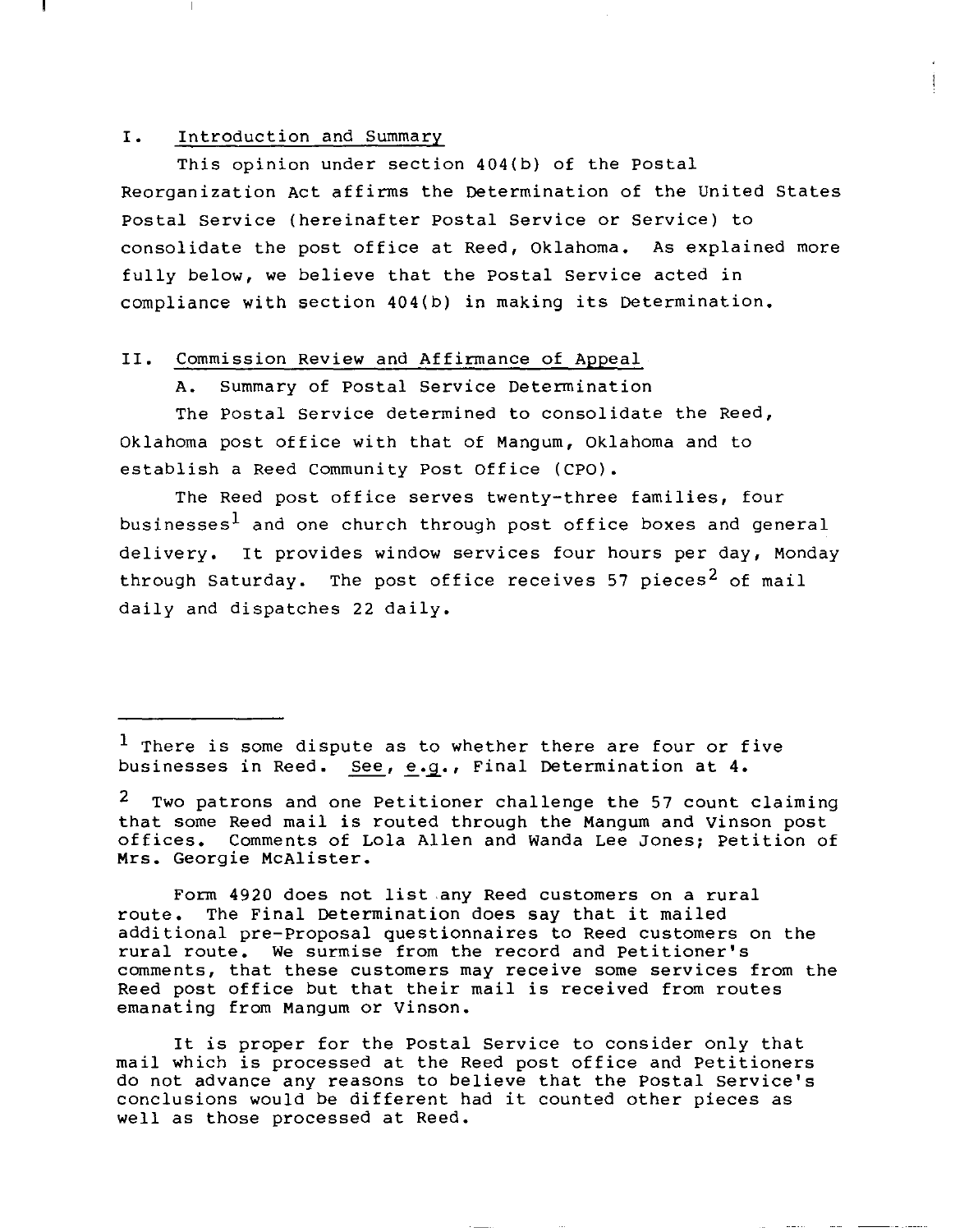Docket No.  $A83-13$  - 2 -

 $\mathbf{I}$ 

B. Procedural Requirements: 39 U.S.C. § 404(b)

The Postal Reorganization Act requires that the Postal Service provide adequate notice of its intention to close or consolidate <sup>a</sup> post office at least <sup>60</sup> days prior to the proposed date of such closing or consolidation to insure that the patrons will have an opportunity to present their views. After the Final Determination is made, it must be available in writing to persons served by the post office for 60 days before the Service takes any action to close or consolidate.

The Postal Service has implemented the statutory requirements governing the procedures for closing or consolidating <sup>a</sup> post office by providing in its regulations for the following: 60 days public notice of the Proposal to Close or Consolidate to enable persons served to evaluate and respond to the proposal, the posting of a copy of the proposal and a signed Invitation for Comments in each affected post office, and the availability of the complete record at each post office during normal office hours for a period of 30 days. Domestic Mail Manual (DMM) § 113.2.

In this case it is clear that the Proposal was posted for the required <sup>60</sup> days: from March 2, <sup>1982</sup> to May 3, 1982. It is not clear when the Final Determination was posted. However, several appeal letters were received by the Commission<sup>3</sup> and it therefore appears that the Final Determination was properly posted. Along with the proposal was posted an Invitation for Comments. Twenty-three comments were received in response to that Invitation.<sup>4</sup> The Postal Service also conducted a pre-Proposal questionnaire survey. However, this survey dealt largely with a proposal to close, rather than consolidate the

<sup>3</sup> Subsequent to the letter of Mrs. Lola Allen, the Commission received Petitions from Mrs. Georgie McAlister, Mrs. W.K. Culpepper and Jan pippin. These Petitions are being consolidated with that of Mrs. Allen.

<sup>&</sup>lt;sup>4</sup> Five of these were duplicative comments received in letter form as well as on the comment form.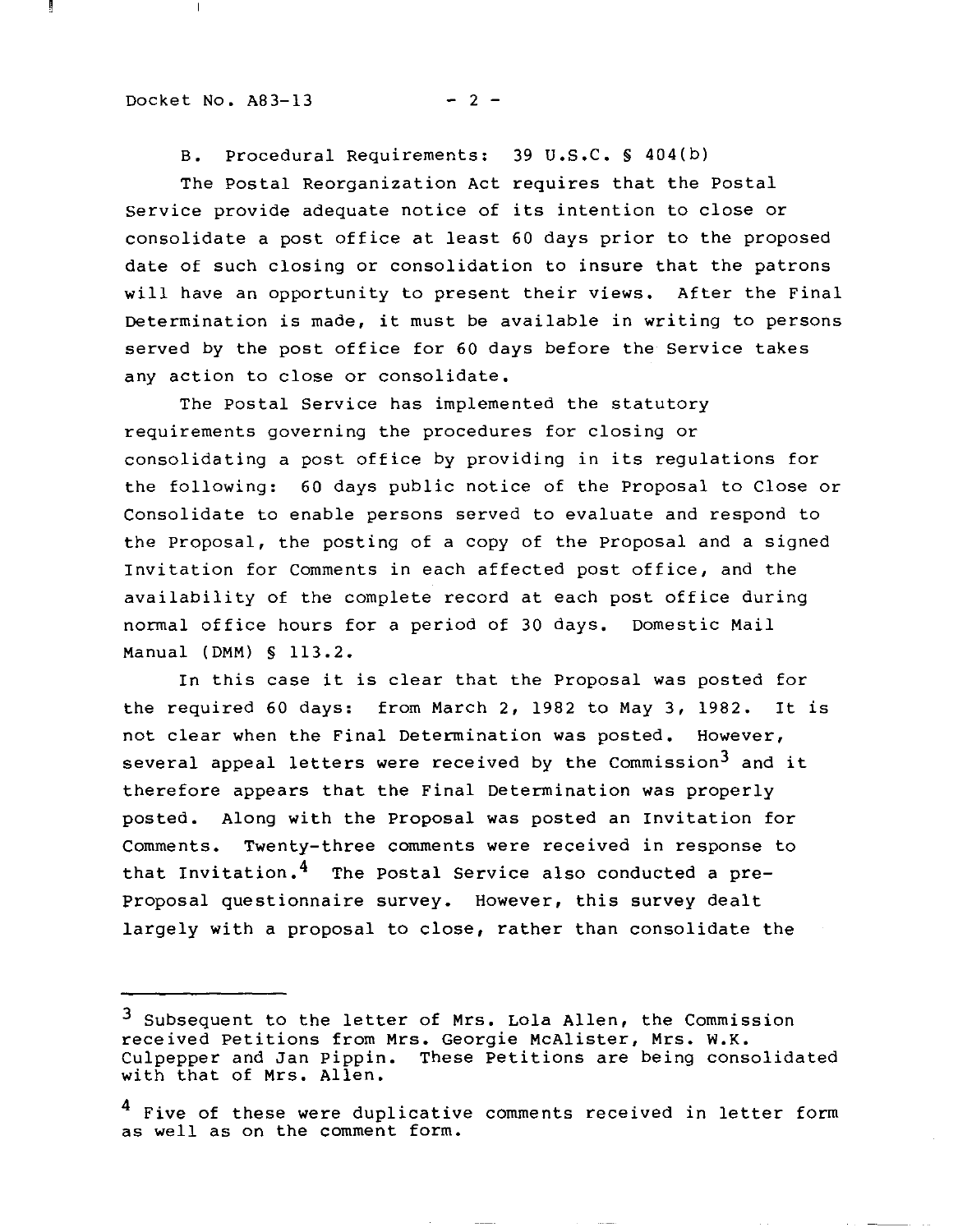post office. The Service also held two meetings between Reed patrons and Postal Service representatives.

Upon review, it appears that the Service's actions were consistent with the requirements of the Act and with its own regulations regarding public notices and the opportunity for comment.

C. Substantive Criteria to be Considered by Postal Service Before Closing or Consolidating a Post Office: 39 U.S.C. § 404(b)(2)

The Act lists the five considerations the Postal Service must address in deciding to close or consolidate a post office. In our review, we decide the sufficiency of the Postal Service's treatment of each statutory consideration; that is, whether the Postal Service made, on the record, the findings it is required to make and whether those findings are supported by substantial evidence on the record.

**1.** Effect on Community

a. Postal Service's Findings

The Postal Service stated that patrons will be able to continue to use the name Reed, Oklahoma and the ZIP Code in their addresses. It also said that the CPO would be operated by <sup>a</sup> local resident. The Postal Service addressed numerous comments in response to both the pre-Proposal questionnaire and the Invitation for Comments. We will discuss several of these below.

b. Commission Review

While the pre-proposal questionnaire comments were a response to a proposed closing, we believe several of them are relevant to the discussion of the effect of the consolidation on the community.

For example, one commenter stated that his business is located next door to the post office and that if it were closed, his business would be financially hurt. Another commenter also stated he would be forced to close his business. The Service responded by stating: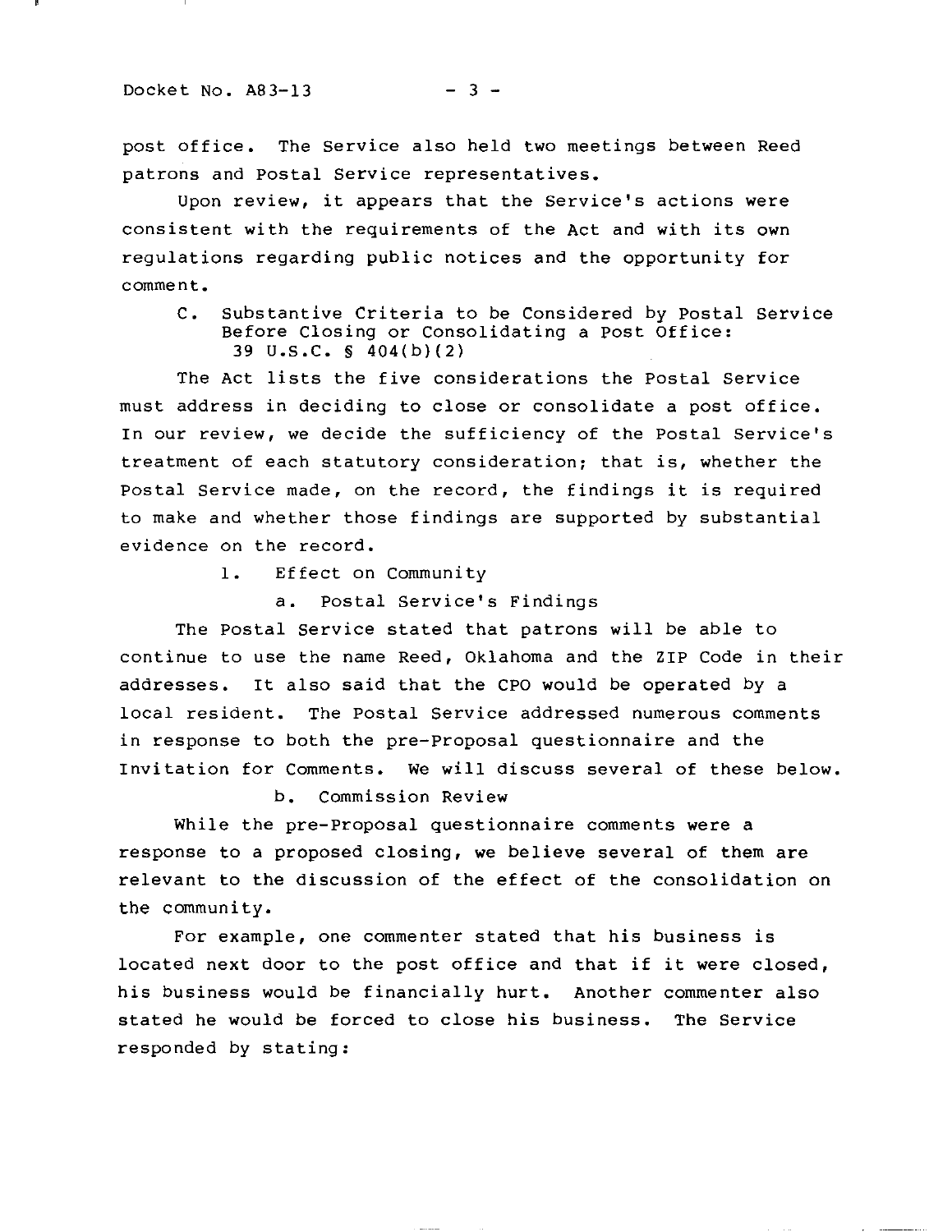with the establishment of the CPO, the mailing address, central location and services will continue to be provided to the community by the CPO. There should be no effect on any other businesses nor on community growth or development.

Final Determination at 1.

The Service responded further to contentions that there is growth in the community. It stated that the CPO can adequately handle this situation.

In response to comments that the postmaster assists the elderly, the Service responded that the contractor can provide similar services.

The Service also addressed the comments in response to the Proposal. For instance, several customers stated that there are no alternative sites for <sup>a</sup> post office and that building and buying lockboxes would be costly. The Service responded that there are alternate sites and that several customers had shown an interest in bidding for the contract. Final Determination at 3. In response to complaints that the Proposal would adversely affect the community, the Service stated that the CPO would provide all non-postal services presently provided. Id.

The Service discussed virtually all the comments made by patrons in both the pre-proposal questionnaire and the Invitation for Comments. Taking into account the amount of information the Postal Service gathered in its decisionmaking process, we find that the Postal Service has made the required findings supported by substantial evidence on the record.

2. Effect on Employees

The Act requires the Postal Service to consider the effects of the closing or consolidation on the postal employees in that office.<sup>5</sup> The Postal Service's regulations in this regard appear adequately reflective of the statute and provide as follows:

Effect on Employees. The written proposal must include <sup>a</sup> summary of the contemplated effect of the the proposed change on the postmaster and any supervisors and other employees of the post office proposed

 $5$  39 U.S.C. § 404(b)(2)(c).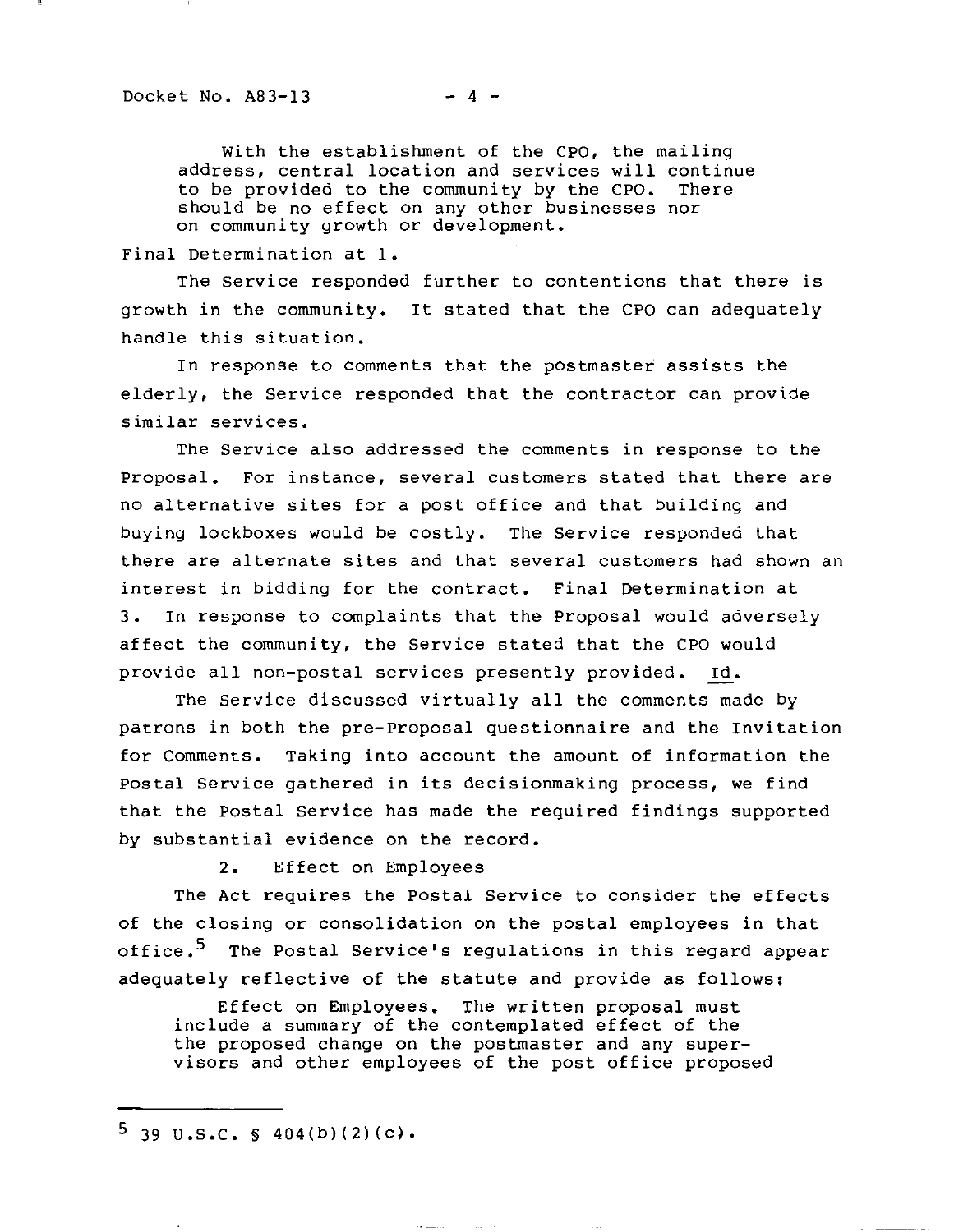for discontinuance. (The sectional center manger must suggest measures to comply with personnel regulations related to the discontinuance and consolidation of post offices.)

DMM § 113.234c.

# a. Postal Service's Findings

The Postal Service states that the postmaster's position at Reed is vacant and that the post office is presently operated by an Officer-In-Charge (OIC) who is a career postal clerk normally assigned to the Mangum post office. The Service states that he will return to his normal assignment when the CPO is established.

b. Commission Review

While no complaints were received regarding the OIC<sup>6</sup> a number of patrons, including the Petitioners, were adamant about the need for a local postmaster. The Postal Service responded by saying that the CPO would most likely be run by a local resident.

There were also two comments about the credibility of the contractor. The Service notes that there was one such comment but does not provide any additional discussion on the matter. We believe the Service could have made additional findings on this issue. However, the Service has previously stated:<sup>7</sup> "[T]he parent office would demand the same standards of service from this contractor as is expected from Postal employees." While the Service could have reiterated this policy statement in the present case, we will not reverse on this issue.

- 3. Requirement of the Act that the Postal Service Shall Provide a Maximum Degree of Effective and Regular Postal Service
	- a. Applicable Law

وعامل والمسا

<sup>6</sup> One patron commented that a closing would "put one more person on the unemployment list." Comments of **J.E.** Thompson. However, as noted above, the OIC would return to Mangum.

<sup>7</sup> Tomnolen, Mississippi, Docket No. A82-16, proposal at **4.**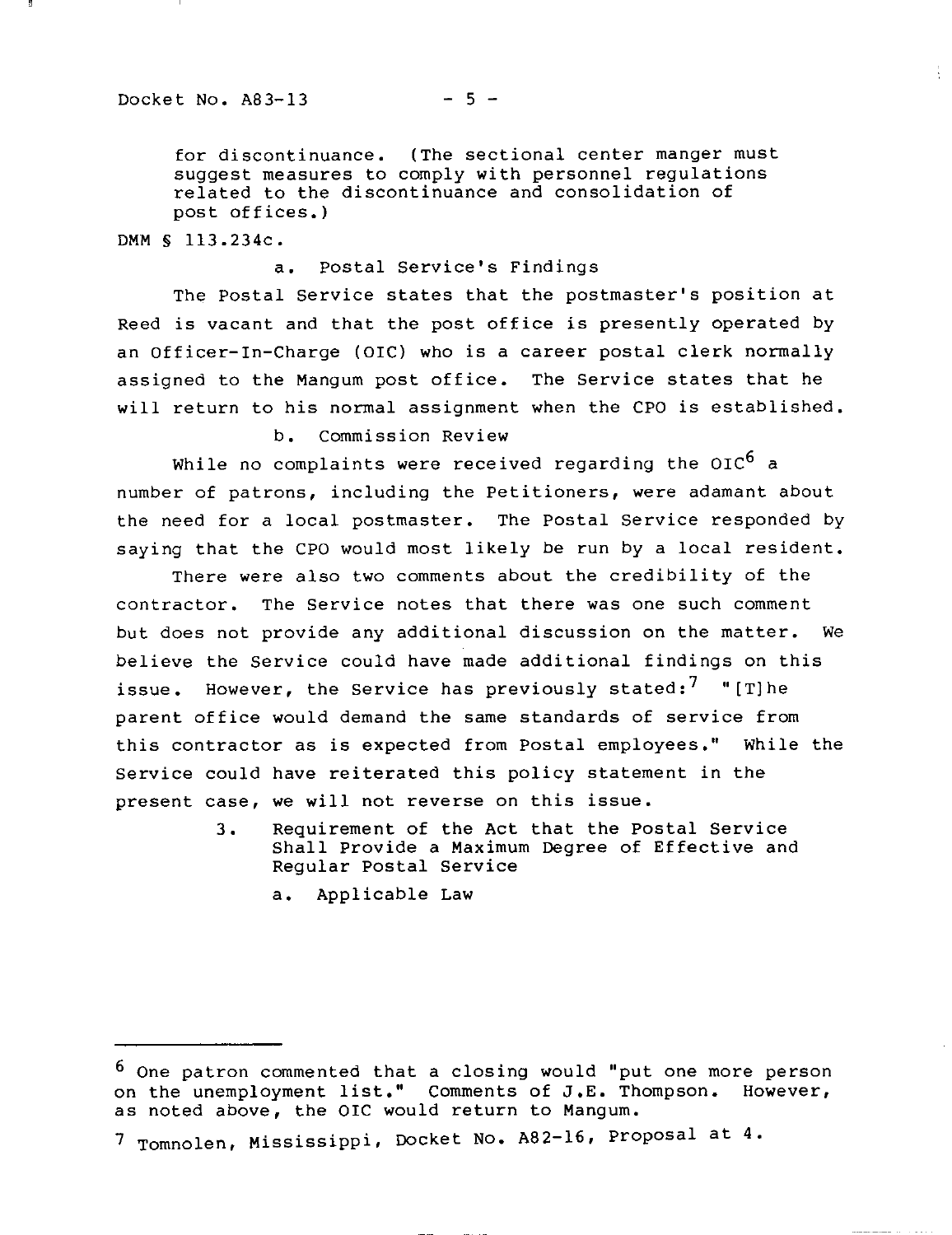Docket No.  $A83-13$  - 6 -

The governing statute  $8$  provides that the Postal Service, in making its determination whether to close or consolidate <sup>a</sup> post office, shall consider:

[W]hether such closing or consolidation is consistent with the policy of the Government, as stated in § 101{b) of the title, that the Postal Service shall provide <sup>a</sup> maximum degree of effective and regular postal services to rural areas, communities, and small towns where post offices are not self-sustaining.

The Postal Service's regulations implementing these provisions provide, in part, as follows:

Responsiveness to Community Postal Needs. The proposal must take into account the policy of the Government, as established by law, that the Postal Service shall provide <sup>a</sup> maximum degree of effective and regular postal services to rural areas, communities and small towns where post offices are not self-<br>sustaining. The proposal should contrast the se The proposal should contrast the services available before and after the proposed change, should describe how the changes respond to the postal needs of the persons served by the post office; and should highlight any particular aspects of service that might be less

 $8$  39 U.S.C. § 404(b)(2)(C).

 $9$  39 U.S.C. § 101 reads, in part as follows:

(a) The United States Postal Service shall be operated as <sup>a</sup> basic and fundamental service provided to the people by the Government of the united States, authorized by the Constitution, created by Act of Congress, and supported by the people. The Postal Service shall have as its basic function the obligation to provide postal services to bind the Nation together through its personal, educational, literary, and business correspondence of the people. It shall provide prompt, reliable, and efficient services to patrons in all areas and shall render postal services to all communities. The costs of establishing and maintaining the Postal Service shall not be apportioned to impair the overall value of such service to the people.

(b) The Postal Service shall provide <sup>a</sup> maximum degree of effective and regular postal services to rural areas, communities, and small towns where post offices are not selfsustaining. No small post office shall be closed solely for operating at <sup>a</sup> deficit, it being the specific intent of the Congress that effective postal services be insured to residents of both urban and rural communities.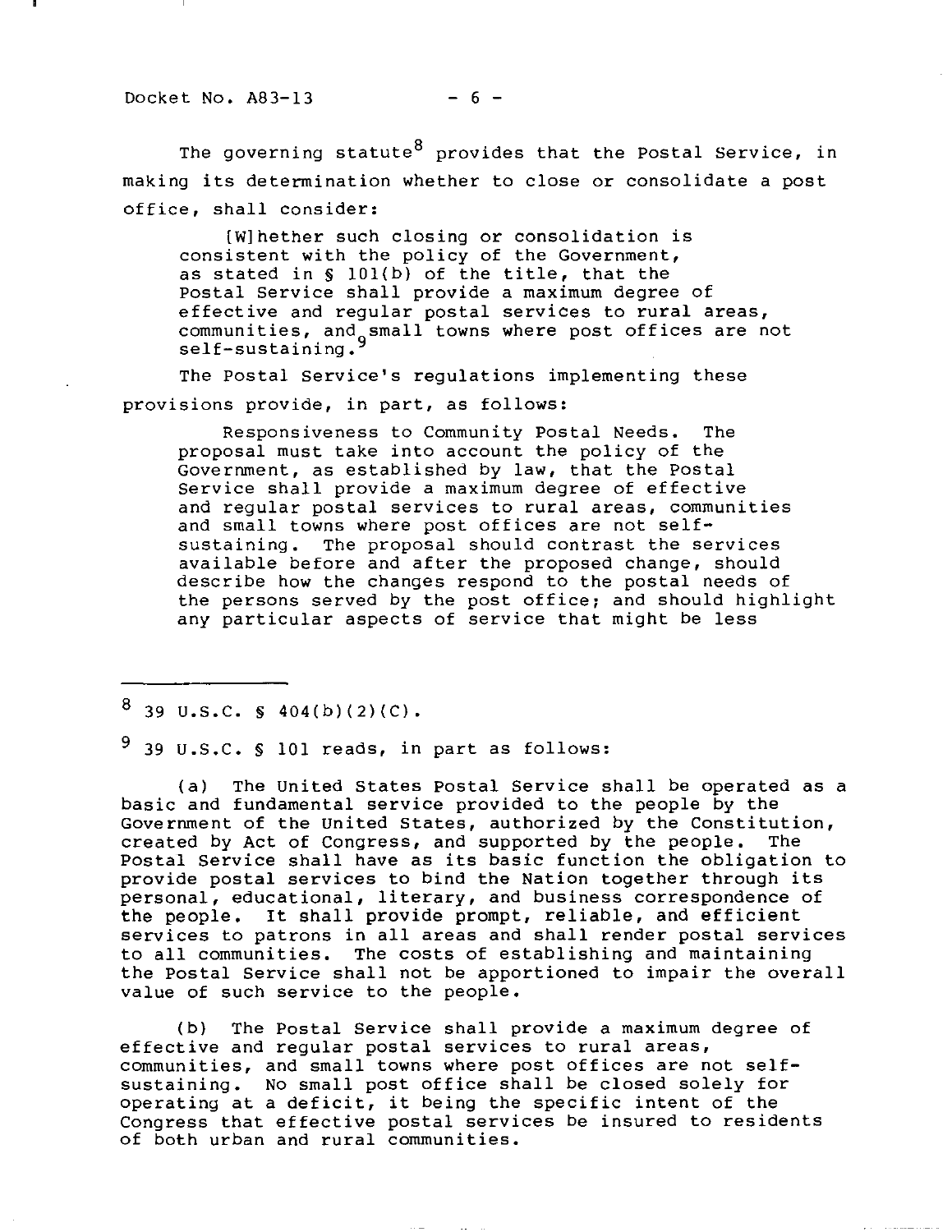advantageous to the persons served as well as those that would be more advantageous. DMM 113.234a.

b. Postal Service's Findings

Under the heading "Responsiveness to Community Postal Needs" in the Final Determination, the Service states that postal services will remain the same. It also states that the CPO will be located in <sup>a</sup> convenient place and that "[m]ail will be secure." Final Determination at 1.

c. Commission Review

The Postal Service also addressed this issue under the heading "Effect on Community" in its response to patrons' comments. Several commenters, including Petitioners, claimed that service would not be as good with a CPO. The Service stated tha it will "continue to provide <sup>a</sup> maximum degree of regular and effective service." Final Determination at 3. Petitioners and commenters also were concerned that the CPO would be discontinued after <sup>a</sup> year. The Service assured them that this is not the  $case.$ <sup>10</sup> The record gives us no reason not to rely on the Service's assurances. Upon analysis of the record, we conclude that the Postal Service has complied with the Act and the applicable regulations and that its findings are supported by substantial evidence.

4. The Economic Savings

a. Applicable Law

Postal Service regulations implementing the statutory requirement of an analysis of savings associated with the post office closings or consolidations provide:

The proposal must include an analysis of the economic savings to be gained by the Postal Service from the proposed action, including the cost of savings expected from each of the major factors contributing to the overall estimate.

DMM § 113.234d.

 $\mathcal{L}_{\mathcal{A}}$  and  $\mathcal{L}_{\mathcal{A}}$  are the set of  $\mathcal{A}$ 

<sup>10</sup> Final Determinaton at 4; Letter from B.L. Humphreys for K.A. McClure, Sectional Center Manager/Postmaster to Lola Allen, April 7, 1982.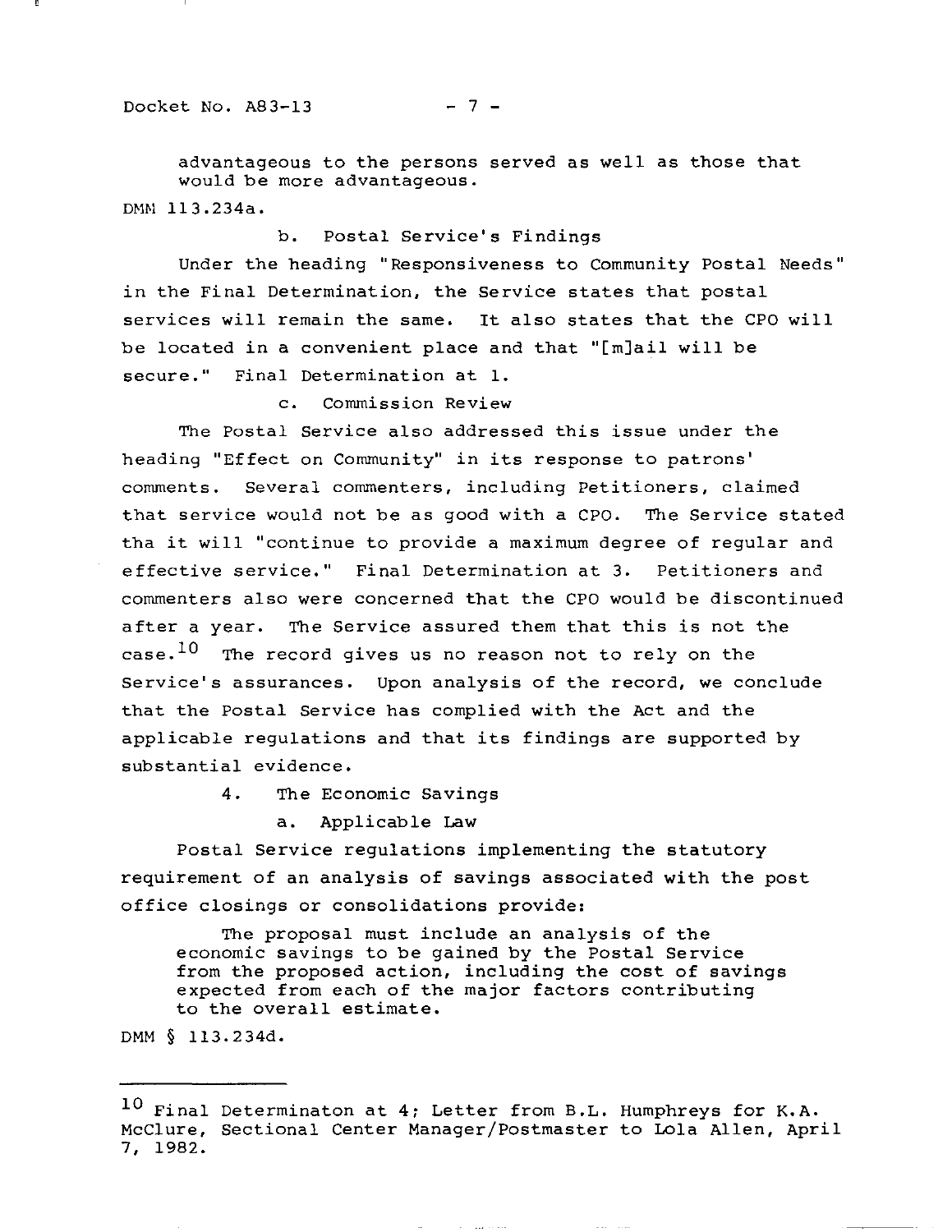$\perp$ 

L

# b. Postal Service Findings

In the Final Determination, the Postal Service estimates the total savings to be \$5,814.00. This includes savings from the postmaster's salary, fringe benefits, the lease agreement, utilities and the postmaster replacement, for <sup>a</sup> total of \$9,314.00. The anticipated cost of the CPO is  $$3,500$ .<sup>11</sup>

c. Commission Review

There were a number of comments which claimed that the patrons pay their share of taxes and that this should make up for the revenue loss. In addition, one comment on the pre-Proposal questionnaire stated that the Postal Service would not save money because someone would have to be hired at another location to take care of the Reed mail. The Service responded to this assertion in the Final Determination, saying that the contractor will handle all Reed mail and that no additional people will be hired. We believe that the Service has given adequate consideration to economic factors.

5. Other Factors.

In the Final Determination the Service does not identify any other factors.

a. Commmission Review

Given our conclusion, noted above, that the Service has made <sup>a</sup> satisfactory inquiry into the effects of the closing, we find the Service has identified the relevant factors under the appropriate subheadings.

D. Conclusion

In summary, we conclude that the Service's Determination to consolidate the Reed post office is supported by substantial evidence as required by law.

<sup>11</sup> In the Proposal, the Service notes that there were several comments questioning the estimated cost of \$3,500.00 for the CPO. It also notes, however, that several patrons expressed It also notes, however, that several patrons expressed an interest in the contract. proposal at 5.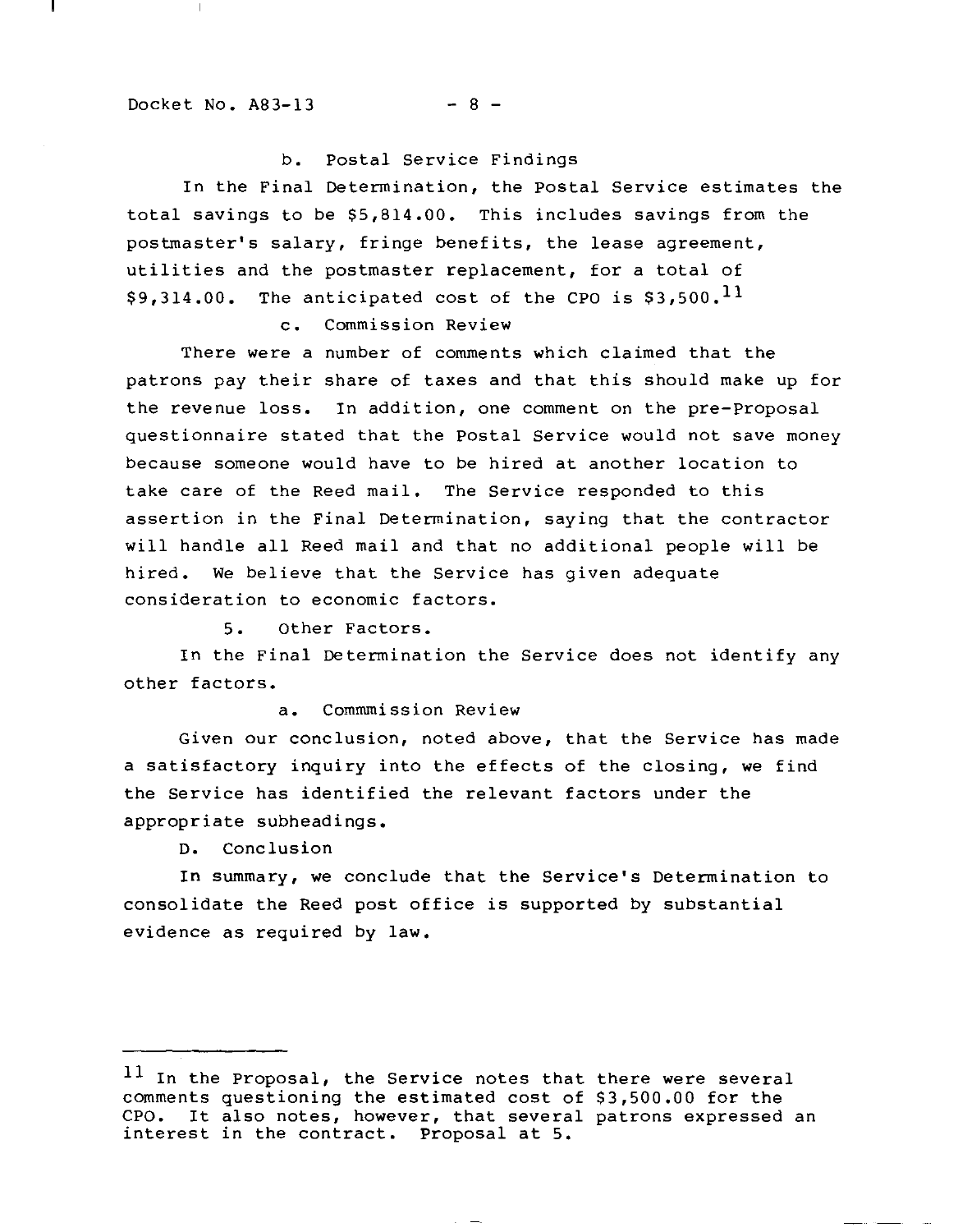Docket No. A83-l3

 $\mathbf{1}$ 

 $\mathbb{I}$ 

 $-9 -$ 

Accordingly, the Determination in Docket No. A83-l3 is hereby affirmed.

 $-$ 

 $\sim$   $-$  .

 $\sim$   $\sim$ 

By the Commission. Commissioner Bright concurring in a separate opinion.

(S E A L)

<del>Dant 1</del>. Hanic

 $\alpha$  and  $\alpha$  are also

David **F.** Harris secretary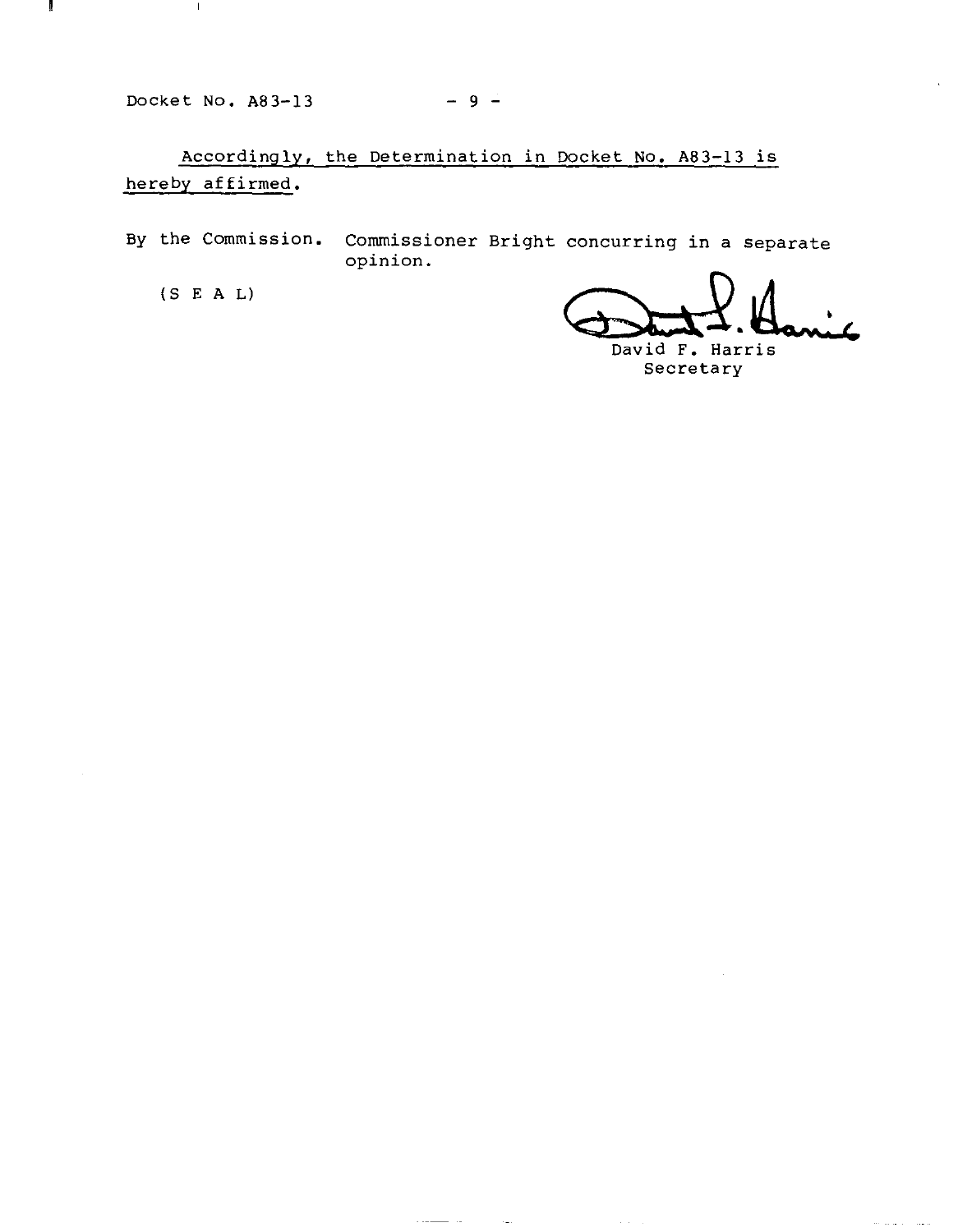Docket No. A83-13

 $\parallel$ 

 $\mathbf{I}$ 

APPENDIX

 $\begin{array}{c} \mathbf{y} \\ \mathbf{y} \\ \mathbf{y} \end{array}$ 

 $\frac{1}{\sqrt{2}}\left( \frac{1}{\sqrt{2}}\right) ^{2}$ 

 $\alpha$  and  $\alpha$  and

Lola Allen, et al., Petitioners, pro se

United States Postal Service Stanley F. Mires, Assistant General Counsel

 $\sim 100$  and  $\sim 100$ 

 $\sim$  $\sim$